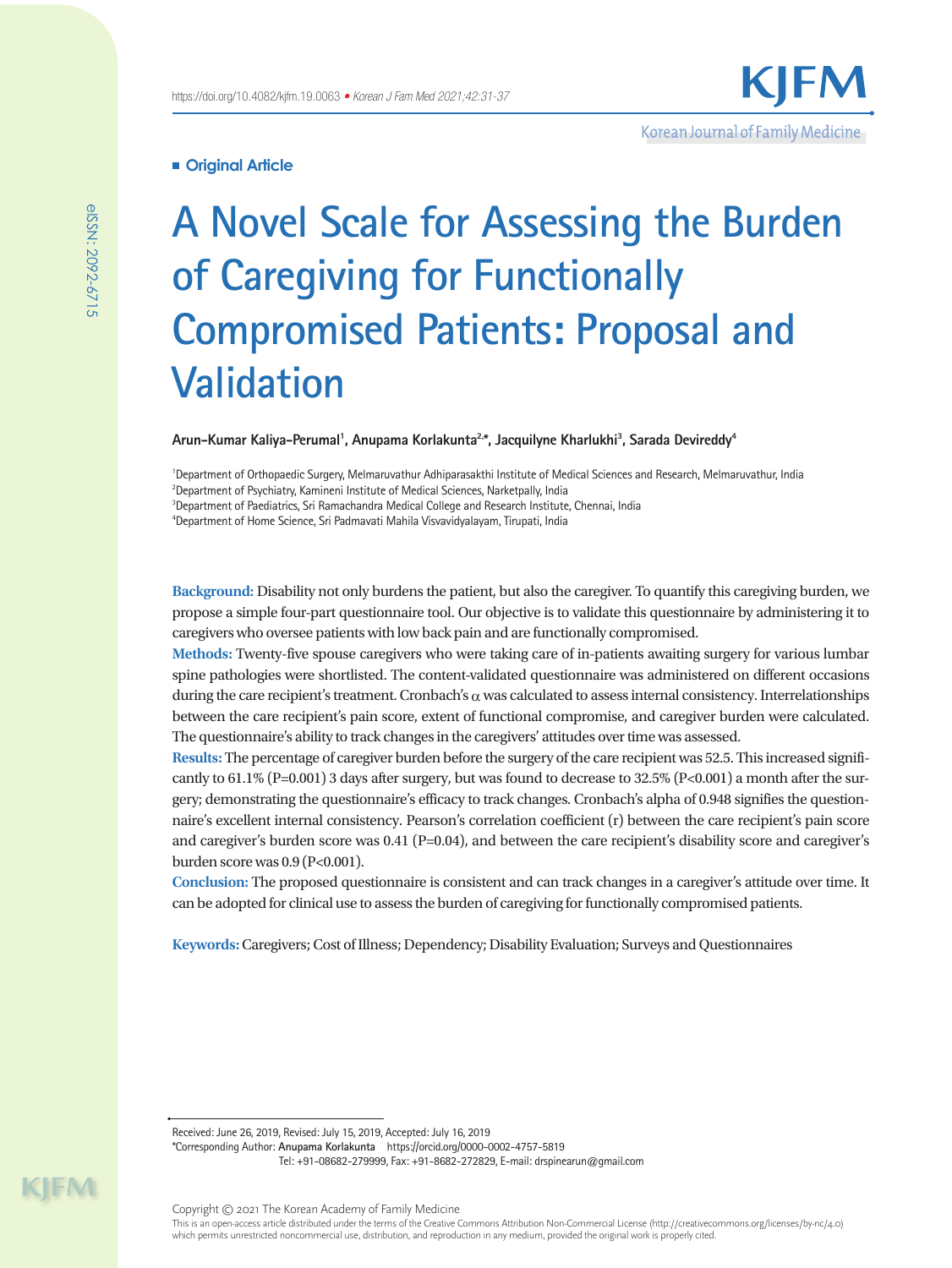# **INTRODUCTION**

Back pain has become a leading cause of disability, with a significant number of patients requiring surgery.1) After such surgeries, returning to normalcy depends on the patient's tolerance to rehabilitation protocols. Therefore, the time required for full functional recovery may vary, and in some, cases be prolonged. $^{2,3}$  We believe that the extent of a patient's functional compromise is directly proportional to the subjective burden of family caregivers.<sup>4)</sup> Such burden depends on the condition for which the surgery is being planned, its severity, chronicity and the type of surgery. When the patient is functionally compromised, the family is subjected to physical, psychological, social, and financial burdens.<sup>5,6)</sup> Assessing and framing measures to reduce such burden is highly essential to avoid the negative effects of caregiving.

Most of the questionnaires that are used to measure the burden of caregivers are Likert scale-based, where respondents are given a statement and are asked to rate on a scale their agreement or disagreement.7-9) This method can be quick and efficient; however, the difference between each degree of agreement or disagreement may not be the same for every respondent. There is a chance that the actual disposition of the respondent is not reflected in their response. Moreover, it is difficult to avoid the rating of one question to be influenced by the rating of other questions or the overall rating. To reduce this bias, we formulated a 4-part questionnaire (physical, psychological, social, and financial burden) with components under each part. Each component had six statements arranged in order of ascending severity and respondents were asked to choose a statement that closely resembled their situation. We intended to validate our questionnaire tool by prospectively implementing it in our clinical setting to assess the burden among caregivers who were taking care of functionally compromised patients with low back pain undergoing spine surgery. We also intended to check the interrelationship between the care recipient's pain score, degree of functionality compromised, and the caregiver's burden.

# **METHODS**

We short-listed spouse caregivers who were taking care of in-patients scheduled for surgery for various lumbar spinal pathologies, including intervertebral disc herniations, instabilities, infections, and degenerative conditions of the lumbar spine. We only included: (1) those who did not have any assistance and were solely responsible for the caregiving situation, (2) those involved in caregiving for at least a month before the admission of the care recipient, and (3) those with no history of any kind of disabling illness affecting their own wellbeing. We excluded: (1) caregivers who had support from other family members, (2) those who provided care for shorter than a month, and (3) those with known psychiatric disorders such as stress or depression. Selected caregivers received information about the importance of the caregiver assessment which identifies specific problems and their ability to contribute to the needs of the patient.

We clearly explained to all the caregiving spouses the details of our study and obtained implied consent from both the caregiving spouse and the corresponding care recipient when they agreed to answer the questionnaire. No direct personal identifiers were collected. All of them were briefed about the questionnaire tool that we had developed for the assessment of the caregiver burden where we divided the overall caregiver burden into four divisions: physical, psychological, social, and financial (Table 1). We believe that these four divisions reflect the major difficulties faced by family caregivers who we generally encounter, especially those from a poor economic background and those who lack community or financial support in the form of governmental policies. Therefore, we wanted our questionnaire to encapsulate these issues. In the questionnaire, physical and psychological burden were each scored according to three components. Social and financial burden were each scored according to two components. For each component, the maximum score was 5 and there were six statements describing different potential scenarios.

The caregiver was asked to choose a statement for each component that closely resembled their situation. Choosing the first statement resulted in a score of 0, while selecting the last statement resulted in a score of 5. All four divisions and corresponding components had to be completed to obtain a score out of 50 which can then be converted to a percentage; if one component was not applicable, then the score could be calculated out of 45.

Content validation of the questionnaire was done by expert psychiatrists. They were asked to compute the percentage of components in the questionnaire that seemed to be relevant for measuring the caregiver's burden; from this, the average congruency percentage (ACP) was calculated. In addition, we asked the expert psychiatrists to grade the relevance of each component of the questionnaire on a 4-point Likert scale (1=not relevant, 2=somewhat relevant, 3=relevant, 4=very relevant) with a score of 3 or 4 being considered as relevant. For each component, the proportion of experts giving 3 or 4 rating was noted; after which, the content validity index for individual items (I-CVI) was determined. The proportion of questions in our questionnaire that was deemed relevant by all expert psychiatrists was calculated as the content validity index for the scale (S-CVI).

Our questionnaire tool can be self-administered. However, to minimize the cognitive burden of the respondent, an interviewer, who was one of those who designed the questionnaire, administered it to the caregivers. The interviewer collected the responses of the questionnaires from all the selected caregiving spouses before the surgery of the care recipient and their percentage of burden was calculated. The internal consistency of items included in our questionnaire was assessed by calculating Cronbach's coefficient  $\alpha$ . In addition, we quantified the care recipient's pain using the Numeric Rating Scale (NRS) pain score and functional status using Roland Morris Disability Questionnaire score. Using this data, the linear relationships between the care recipient's pain score, disability questionnaire score, and caregiver burden score were assessed.

Since the measure of burden using our questionnaire is expected to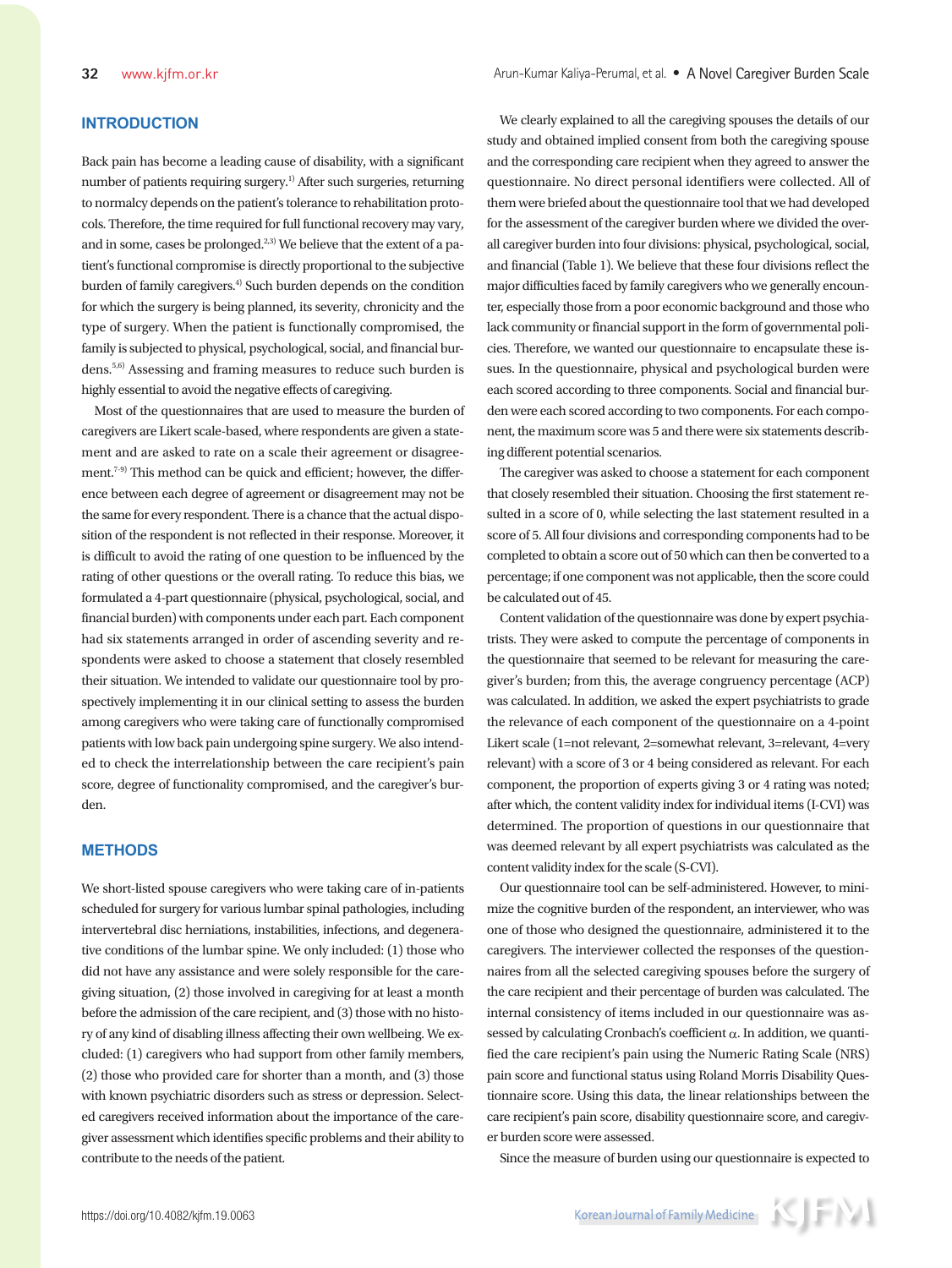| Part                                      | Questionnaire                                                                                                                                                                                                                                                                                                                                                                                                                                                                                                       | Score                    |
|-------------------------------------------|---------------------------------------------------------------------------------------------------------------------------------------------------------------------------------------------------------------------------------------------------------------------------------------------------------------------------------------------------------------------------------------------------------------------------------------------------------------------------------------------------------------------|--------------------------|
| Part I: physical burden                   |                                                                                                                                                                                                                                                                                                                                                                                                                                                                                                                     |                          |
| 1                                         | Personal care of the dependent (bathing, dressing, etc.)<br>- I don't have to look after the personal care of my dependent.<br>- I only supervise the personal care of my dependent.<br>- I must lend a hand to help with the personal care of my dependent.<br>- I must assist in less than 50% of my dependent's personal care.<br>- I must assist in more than 50% of my dependent's personal care.<br>- I must do all my dependent's personal care.                                                             |                          |
| $\overline{c}$                            | Household work of the dependent (housekeeping, helping oneself, etc.)<br>- I don't have to do anything except my own household work.<br>- I only supervise when my dependent is doing some household work.<br>- I must lend a hand when my dependent is doing some household work.<br>- I must do less than 50% of my dependent's household work.<br>- I must do more than 50% of my dependent's household work.<br>- I must do all my dependent's household work in addition to mine.                              |                          |
| 3                                         | My personal health<br>- My health is by no means affected because of caregiving.<br>- I am worried about my health because of caregiving.<br>- I'm ok, but I feel physically exhausted because of caregiving.<br>- I feel I will soon become ill because of caregiving.<br>- I am ill, and I feel like I need support.<br>- I am ill, and I cannot continue caregiving.                                                                                                                                             |                          |
| Overall score for physical burden         |                                                                                                                                                                                                                                                                                                                                                                                                                                                                                                                     |                          |
| Part II: psychological burden             |                                                                                                                                                                                                                                                                                                                                                                                                                                                                                                                     |                          |
| 4                                         | Overall satisfaction of the care I provide<br>- I am extremely satisfied with the care I provide for my dependent.<br>- I think I am able to provide the basic care for my dependent.<br>- I think I need to improve with my caregiving.<br>- I feel that there is something wrong with the care I provide.<br>- I am not satisfied with the care I provide.<br>- I am fed up with this caregiving situation.                                                                                                       |                          |
| 5                                         | Concern about my dependent's future<br>- My concern about my dependent's future is not worrisome.<br>- I worry to a small degree about my dependent's future.<br>- I am worried, but I believe everything will be alright soon.<br>- I am worried, and I believe this is going to take time.<br>- I am worried as there is only minimal improvement.<br>- I am extremely worried as there is no improvement.                                                                                                        |                          |
| 6                                         | Concern about my own future<br>- This caregiving situation will not affect my future in any way.<br>- I am slightly worried that the present situation may have some impact on my future.<br>- I am worried about the present situation, but I believe it will be alright soon.<br>- I am worried about the present situation and I believe this is going to take time.<br>- My future is getting spoiled as I am stuck with this caregiving situation.<br>- I have no future because of this caregiving situation. |                          |
| Overall score for psychological burden    |                                                                                                                                                                                                                                                                                                                                                                                                                                                                                                                     |                          |
| Part III: social burden<br>$\overline{7}$ | Relationships with other family members and friends<br>- My relationships are in no way affected.<br>- I think my relationships might get affected.<br>- My relationships have started to get affected.<br>- My relationships are affected to a small degree.<br>- My relationships are affected to a great degree.<br>- My relationships are suffering.                                                                                                                                                            |                          |
| 8                                         | Social and leisure activities<br>- I can participate in all social and leisure activities.<br>- I must adjust, but can participate in all social and leisure activities.<br>- I can participate in most of the social and leisure activities.<br>- I can participate in a few of the social and leisure activities.<br>- I can rarely participate in social and leisure activities.<br>- I cannot participate in any social and leisure activities.                                                                 |                          |
| Overall score for social burden           |                                                                                                                                                                                                                                                                                                                                                                                                                                                                                                                     |                          |
|                                           |                                                                                                                                                                                                                                                                                                                                                                                                                                                                                                                     | (Continued on next page) |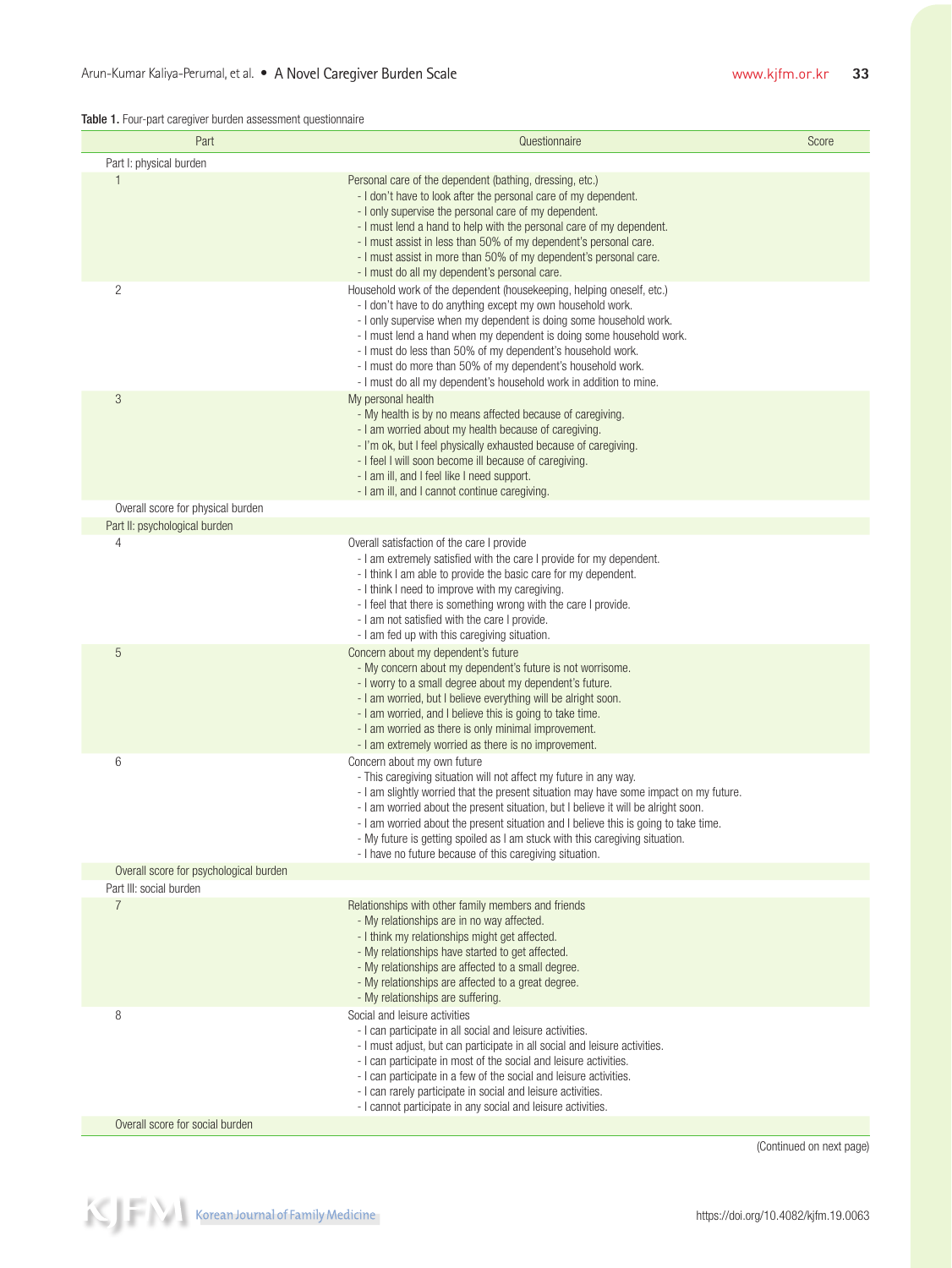#### Table 1. Continued

| Part                               | Questionnaire                                                                                                                                                                                                                                                                                                                                                                                                                                   | Score |
|------------------------------------|-------------------------------------------------------------------------------------------------------------------------------------------------------------------------------------------------------------------------------------------------------------------------------------------------------------------------------------------------------------------------------------------------------------------------------------------------|-------|
| Part IV: financial burden          |                                                                                                                                                                                                                                                                                                                                                                                                                                                 |       |
|                                    | Financial resources other than periodical income (savings, property, etc.)<br>- This caregiving situation will not affect my financial resources.<br>- I have started to spend wisely to protect my financial resources.<br>- My financial resources have started to deplete.<br>- Less than 50% of my financial resources have depleted.<br>- More than 50% of my financial resources have depleted.<br>- I am financially broken down.        |       |
| 8                                  | Periodical income<br>- This caregiving situation will not affect my periodical income.<br>- I might have to avail of a leave of absence without pay.<br>- Sometimes I take a leave of absence without pay for a day or 2.<br>- I am frequently taking a leave of absence without pay for a day or 2.<br>- I have been on a leave of absence without pay for quite a long time now.<br>- I lost/quit my job because of the caregiving situation. |       |
| Overall score for financial burden |                                                                                                                                                                                                                                                                                                                                                                                                                                                 |       |
| Overall care giver burden score    |                                                                                                                                                                                                                                                                                                                                                                                                                                                 |       |

If all 10 components of the questionnaire are applicable, then the score is calculated as follows: example: 27 (total score)/50 (total possible score)×100=54%. If one section is not applicable, then the score is calculated as follows: 27 (total score)/45 (total possible score)×100=60%.

change over time, assessing the test-retest reliability using measures at two different occasions may not be appropriate; instead, the questionnaire can be used to track changes in caregiver attitudes over time. Therefore, we calculated the percentage of burden in caregivers at 1 week, 1 month, and 3 months after the surgery of the care recipient. Statistical analyses were done to check if there were significant changes in burden measures taken at different occasions.

#### **1. Statistical Analysis**

Statistical analysis to measure the internal consistency of the questionnaire was done using PASW SPSS ver. 18.0 (SPSS Inc., Chicago, IL, USA). We interpreted Cronbach's coefficient  $\alpha$  as excellent ( $\alpha \ge 0.9$ ), good (0.9> α ≥0.8), acceptable (0.8> α ≥0.7), questionable (0.7> α  $\geq$ 0.6), poor (0.6 $\geq$   $\alpha$   $\geq$ 0.5), and unacceptable ( $\alpha$  <0.5). Correlation analyses were done using Graph Pad Prism 5 (GraphPad Software Inc., San Diego, CA, USA). We interpreted Pearson's correlation coefficient (r) as very weak (0–0.19), weak (0.20–0.39), moderate (0.40–0.59), strong (0.60–0.79), and very strong (0.80–1.0). Student t-test was used to analyze the significant difference between paired observations of burden where a probability value (P) of less than 0.05 was considered statistically significant.

#### **2. Ethics Approval**

This study was approved by the Sri Padmavati Mahila Visvavidyalayam ethics committee on 15/10/2018 (R.O.C. No.SPMVV/Acad/C1/2018). Informed consent was obtained from all care recipients to use their anonymised data for research. Implied consent was applicable when the caregivers choose to respond to the questionnaire. The study was performed in accordance with the ethical standards described in the latest version of the 1964 declaration of Helsinki, or comparable ethical standards.

#### Table 2. Characteristics of care recipients and caregivers

| Characteristic                                     | Value                  |  |  |  |
|----------------------------------------------------|------------------------|--|--|--|
| Care recipients                                    |                        |  |  |  |
| Age $(y)$                                          | $42.1 \pm 6.7$ (31-55) |  |  |  |
| Sex (male: female)                                 | 7:18                   |  |  |  |
| Preop numeric rating scale pain score              | $8.1 + 0.7$            |  |  |  |
| Preop Roland-Morris Disability Questionnaire score | $20.2 + 1.7$           |  |  |  |
| Caregivers                                         |                        |  |  |  |
| Age (y)                                            | $43.6 \pm 6.4$ (33-57) |  |  |  |
| Sex (male: female)                                 | 18:7                   |  |  |  |
| Preop % of burden                                  | $52.5 + 13.8$          |  |  |  |

Values are presented as mean±standard deviation (range) or number. Preop, preoperative.

# **RESULTS**

We selected 25 spouse caregivers (age: mean±standard deviation [SD], 43.6±6.4 years; range, 33–57 years; male, 18; female, 7) of chronic low back pain patients (age: mean±SD, 42.1±6.7 years; range, 31–55 years) admitted to our orthopedic ward for at least 3 days awaiting surgery for various spinal pathologies (Table 2). Their duration of caregiving was noted and the mean (2.2±0.7 months) was calculated. The ACP, I-CVI, and S-CVI of our newly formulated questionnaire were calculated by five expert psychiatrists. They graded the relevance of each component of the questionnaire on a 4-point Likert scale. All experts believed that every component of the questionnaire dealt with something that will affect the mental health of the caregiver. Four experts gave a Likert scale rating of 3 or 4 for all components. One expert gave a rating of 3 or 4 for all components except "financial resources other than periodical income," for which he gave a rating of 2. Using these ratings, ACP was calculated to be 98%. Mean I-CVI was 0.98 and S-CVI universal acceptance was 0.90 (Table 3).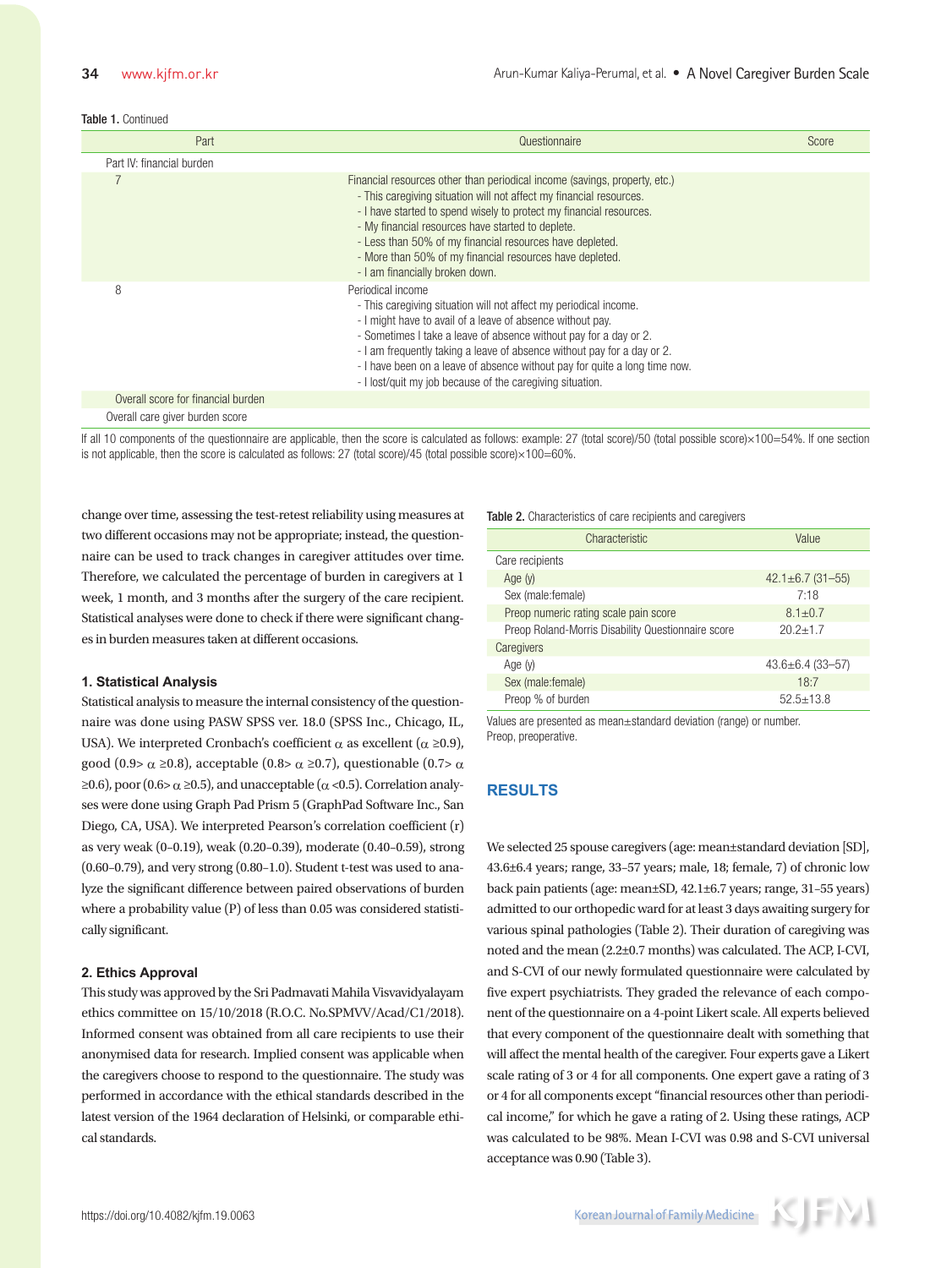### Table 3. Assessment of content validity

| Component            | Expert 1       | Expert 2       | Expert 3       | Expert 4       | Expert 5       | Congruency % | $l$ -CVI |
|----------------------|----------------|----------------|----------------|----------------|----------------|--------------|----------|
| Physical burden      |                |                |                |                |                |              |          |
|                      | $\overline{4}$ | $\overline{4}$ | $\overline{4}$ | $\overline{4}$ | $\overline{4}$ | 100          | 1.0      |
| $\mathfrak{p}$       | 4              | 4              | $\overline{4}$ | 3              | 4              | 100          | 1.0      |
| 3                    | $\overline{4}$ | $\overline{4}$ | $\overline{4}$ | $\overline{4}$ | $\overline{4}$ | 100          | 1.0      |
| Psychological burden |                |                |                |                |                |              |          |
| $\overline{4}$       | 3              | 3              | 3              | $\overline{4}$ | $\overline{4}$ | 100          | 1.0      |
| 5                    | 4              | 3              | 4              | 4              | $\overline{4}$ | 100          | 1.0      |
| 6                    | $\overline{4}$ | $\overline{4}$ | $\overline{4}$ | $\overline{4}$ | $\overline{4}$ | 100          | 1.0      |
| Social burden        |                |                |                |                |                |              |          |
| 7                    | $\overline{4}$ | $\overline{4}$ | $\overline{4}$ | $\overline{4}$ | $\overline{4}$ | 100          | 1.0      |
| 8                    | 4              | $\overline{4}$ | 4              | 4              | $\overline{4}$ | 100          | 1.0      |
| Financial burden     |                |                |                |                |                |              |          |
| 9                    | Δ              | $\mathcal{D}$  | 3              | 3              | $\overline{4}$ | 80           | 0.8      |
| 10                   | 4              | $\overline{4}$ | $\overline{4}$ | $\overline{4}$ | 4              | 100          | 1.0      |

Expert ratings are based on a 4-point Likert scale (1=not relevant, 2=somewhat relevant, 3=relevant, 4=very relevant). Average congruency percentage=98%; mean I-CVI=0.98; scale content validity index universal acceptance=0.90.

I-CVI, item–content validity index.

Table 4. Caregiver responses representing burden scores for each component of the questionnaire during the care recipient's preoperative period

| Caregiver      |                | Physical burden |                |                | Psychological burden |                |                | Social burden  |                | Financial burden         | Overall burden |
|----------------|----------------|-----------------|----------------|----------------|----------------------|----------------|----------------|----------------|----------------|--------------------------|----------------|
| serial no.     | Q1             | Q2              | Q3             | Q <sub>4</sub> | Q <sub>5</sub>       | Q <sub>6</sub> | Q7             | Q8             | Q <sub>9</sub> | Q10                      | score          |
|                | 3              | 3               | $\overline{c}$ | $\overline{2}$ | 3                    | 3              | 3              | $\overline{4}$ | 1              | $\overline{c}$           | 26/50          |
| $\overline{2}$ | $\overline{4}$ | $\overline{4}$  | $\overline{c}$ | $\mathbf{1}$   | 5                    | $\overline{4}$ | $\overline{4}$ | 4              | $\overline{2}$ | 3                        | 33/50          |
| 3              | 4              | 5               | 3              | 3              | 5                    | $\overline{4}$ | $\overline{4}$ | 4              | $\overline{c}$ | 3                        | 37/50          |
| 4              | $\overline{c}$ | $\overline{c}$  | $\mathbf{1}$   | $\mathbf{1}$   | $\overline{2}$       | $\overline{0}$ | $\mathbf{1}$   | $\overline{c}$ | $\mathbf{1}$   | $\overline{c}$           | 14/50          |
| 5              | 4              | 4               | 3              | $\overline{c}$ | 5                    | 3              | 4              | 4              | 3              | $\overline{\phantom{a}}$ | 32/45          |
| 6              | 3              | 3               | $\mathbf{1}$   |                | 3                    | 3              | 3              | 4              | $\overline{c}$ | 3                        | 26/50          |
| 7              | 3              | $\overline{c}$  | $\overline{1}$ | 1              | $\overline{c}$       | $\overline{c}$ | 1              | $\overline{c}$ | $\mathbf{1}$   | $\overline{c}$           | 17/50          |
| 8              | 3              | 3               | $\overline{2}$ | 3              | $\overline{4}$       | 3              | 3              | $\overline{4}$ | $\overline{2}$ | 3                        | 30/50          |
| 9              | 3              | $\overline{c}$  |                |                | $\overline{2}$       | $\mathbf{1}$   | 1              | 1              | $\mathbf{1}$   | $\overline{c}$           | 15/50          |
| 10             | 3              | $\overline{4}$  | $\overline{c}$ | $\mathbf{1}$   | 3                    | 3              | $\overline{4}$ | 3              | $\overline{2}$ | $\overline{\phantom{a}}$ | 25/45          |
| 11             | 3              | 3               | $\overline{c}$ | $\overline{c}$ | 3                    | 3              | 4              | 4              | $\overline{c}$ | 3                        | 29/50          |
| 12             | $\overline{4}$ | $\overline{4}$  | 3              | 3              | 3                    | 3              | $\overline{4}$ | $\overline{4}$ | 3              | 3                        | 34/50          |
| 13             | 3              | 3               | $\overline{c}$ | $\overline{c}$ | 3                    | 3              | 3              | 3              | $\overline{2}$ | 3                        | 27/50          |
| 14             | 3              | 3               | 3              | $\overline{2}$ | $\overline{c}$       | $\overline{2}$ | 3              | 3              | $\overline{c}$ | 3                        | 26/50          |
| 15             | $\overline{2}$ | $\overline{c}$  | $\overline{c}$ | 1              | $\overline{c}$       | $\mathbf{1}$   | $\overline{c}$ | 1              | $\mathbf{1}$   | $\overline{c}$           | 16/50          |
| 16             | 3              | 3               | 3              | $\overline{c}$ | $\overline{c}$       | $\overline{c}$ | 3              | 3              | $\overline{2}$ | 3                        | 26/50          |
| 17             | 3              | 3               | $\overline{c}$ | $\overline{c}$ | 3                    | 3              | 3              | 3              | $\overline{2}$ | 3                        | 27/50          |
| 18             | $\overline{4}$ | $\overline{4}$  | 3              | 3              | 3                    | 3              | 3              | 3              | 3              | 3                        | 32/50          |
| 19             | 3              | 3               | $\overline{2}$ |                | 3                    | 3              | 3              | 4              | $\overline{c}$ | 3                        | 27/50          |
| 20             | 3              | 3               | $\overline{c}$ | $\overline{c}$ | 3                    | 3              | 3              | 3              | $\overline{c}$ | 3                        | 27/50          |
| 21             | 3              | $\overline{2}$  | 1              | 1              | $\overline{2}$       | 1              | $\overline{c}$ | 1              | $\mathbf{1}$   | $\overline{2}$           | 16/50          |
| 22             | $\overline{4}$ | $\overline{4}$  | 3              | 3              | 3                    | 3              | 3              | $\overline{4}$ | 3              | $\overline{4}$           | 34/50          |
| 23             | 3              | 3               | $\mathbf{2}$   | 3              | 3                    | 3              | 4              | 4              | 3              | $\overline{4}$           | 32/50          |
| 24             | 3              | $\mathfrak{Z}$  | $\overline{c}$ | 1              | 3                    | 3              | 3              | 3              | $\overline{2}$ | 3                        | 26/50          |
| 25             | $\overline{2}$ | $\overline{2}$  | 1              | 1              | $\overline{c}$       | $\overline{2}$ | $\overline{c}$ |                | $\overline{1}$ | $\overline{c}$           | 16/50          |

Q, questionnaire component.

This questionnaire was administered to the selected caregivers before the surgery of their corresponding care recipients and their percentage of burden (52.5%±13.8%) was calculated. The score of each statement on the questionnaire given by all caregivers was noted and the data was coded to analyze the internal consistency of the questionnaire (Table 4). There were two female caregivers whose responses were excluded for analyzing the overall internal consistency; this was because the periodical income component of the questionnaire was not applicable to them as they did not contribute to the family's income. Hence, there were 23 valid and two excluded sets of responses with which a Cronbach's  $\alpha$  of 0.948 was achieved (Table 5). This signifies that the questionnaire has an excellent internal consistency.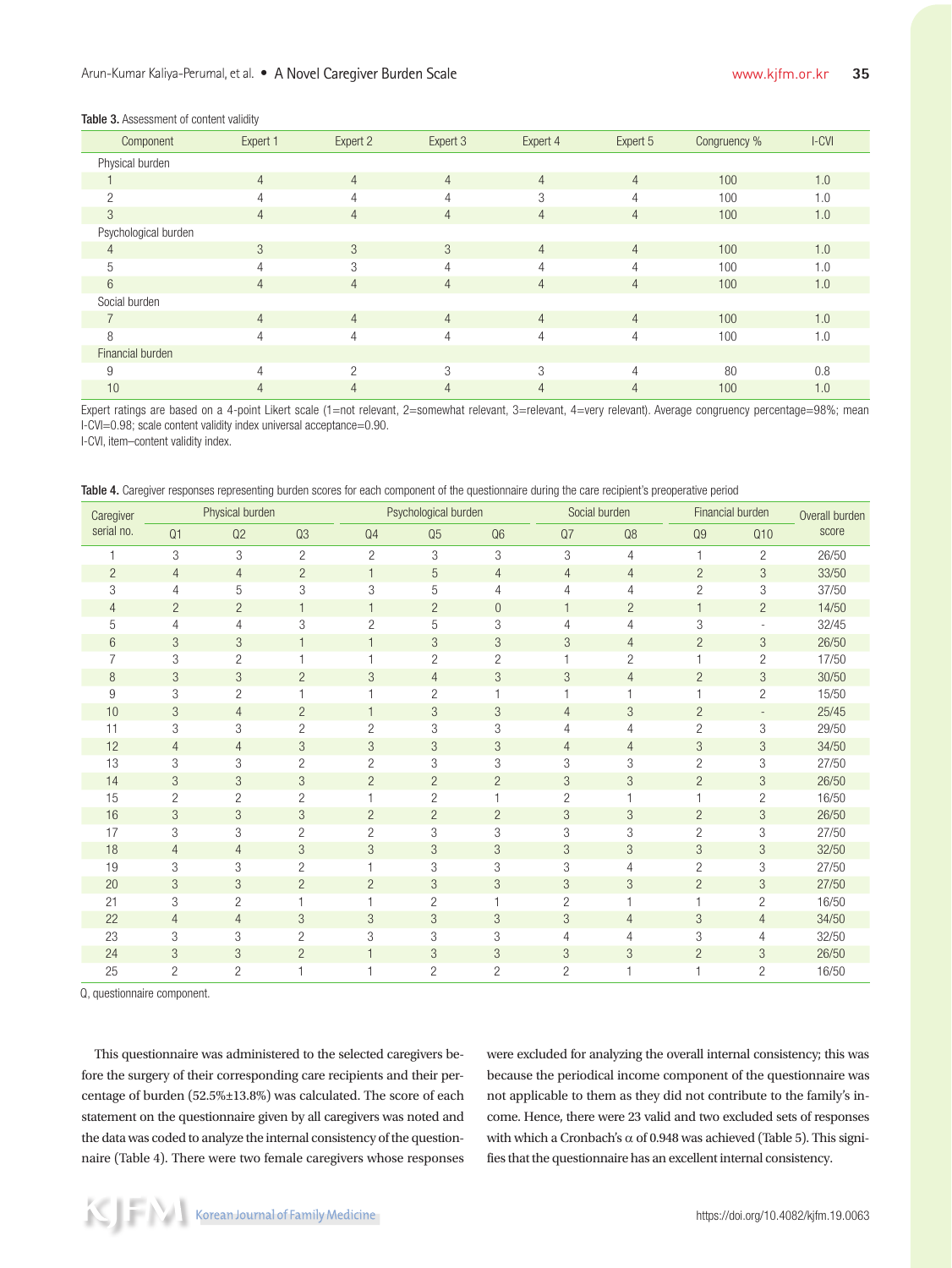| Analysis             | No. of<br>components | No. of valid<br>responses | Cronbach's $\alpha$ |
|----------------------|----------------------|---------------------------|---------------------|
| Overall              | 10                   | 23                        | 0.948               |
| Physical burden      | 3                    | 25                        | 0.893               |
| Psychological burden | 3                    | 25                        | 0.782               |
| Social burden        | っ                    | 25                        | 0.883               |
| Financial burden     |                      | 23                        | 0.948               |

#### Table 5. Internal consistency of the questionnaire

The care recipient's NRS pain score (8.1±0.7) and Roland-Morris Disability Questionnaire score (20.2±1.7) were noted. We found that the patient's pain score, disability score, and caregiver's burden score were interdependent; that is, the caregiver's burden increased proportionally with an increase in the pain or disability score. This inference was achieved by calculating the Pearson's correlation coefficient between: (1) care recipient's pain score and caregiver's burden score (r=0.41, P=0.04); (2) care recipient's disability score and caregiver's burden score (r=0.9, P<0.001). This signifies a strong uphill positive linear relationship between the care recipient's disability score and caregiver's burden score (Figure 1).

We also found that the percentage of caregiver burden significantly increased (61.1%±9.3%) 3 days following the surgery of the care recipient when compared to the pre-surgery status (P=0.001). However, the caregiver burden significantly decreased at a greater increment (32.5%±9.8%) 1 month following the surgery of the care recipient when compared to the pre-surgery status (P<0.001). By 3 months, telephone interviews with all caregivers were done, and only six of the caregivers reported that they are still caregiving; this was because their care recipients were not at their full functional status. Considering the questionnaire responses of these six caregivers, the percentage of burden was 14.7%±3% at 3 months following the surgery of their care recipients.

Our results denote that the caregiver burden varies at different points in time during the treatment of the care recipient (Figure 2). This inference shows that the questionnaire is capable of detecting change in caregiver attitudes over time. Therefore, this new caregiver burden assessment tool can be deemed useful and can be adopted to measure the subjective burden of caregivers of long-term disabled patients.

# **DISCUSSION**

It is difficult to recognize the symptoms of stress and depression in oneself, or even to admit it; through a questionnaire, we can quantify the degree of burden felt and short-list those at risk of developing mental illness. For this reason, we wanted to formulate a caregiver burden scale that will appraise the major difficulties faced by family caregivers from a poor economic background and those without community or financial support. We emphasize that it is important to measure this caregiver burden as greater degrees of stress and depression are reported in people providing such care.<sup>10)</sup> As understood from ex-



Figure 1. Linear relationship between caregiver burden and care recipient's functional score. RMDQ, Roland-Morris Disability Questionnaire.



Figure 2. Variation in caregiver burden at different points in time during the treatment of the care recipient.

isting literature, the most important contributors to burden are poor physical, psychological, social, and financial wellbeing. Therefore, we wanted our scale to be inclusive of all these issues and yet be short and comprehensive.

The questionnaire was developed to be self-administered and in English for global utility. However, as most of the caregivers we interviewed do not speak English, and to reduce the cognitive burden of the responder, we followed the interviewing model. As the interviewer was one of the people who designed the questionnaire, the questions were clearly explained to the responder. We also considered that by interviewing the responder, we can identify drawbacks in the questions and rephrase them if necessary; however, this was not needed. Moreover, as all 10 items of the questionnaire were deemed relevant by expert psychiatrists, there were no attempts to further refine the questionnaire after formulation.

Early detection of caregiver burden is highly essential not only to avoid negative outcomes of the care situation, but also to prevent a more serious mental illness from manifesting.<sup>11)</sup> Hence, early symptoms of stress and depression need to be detected and addressed with